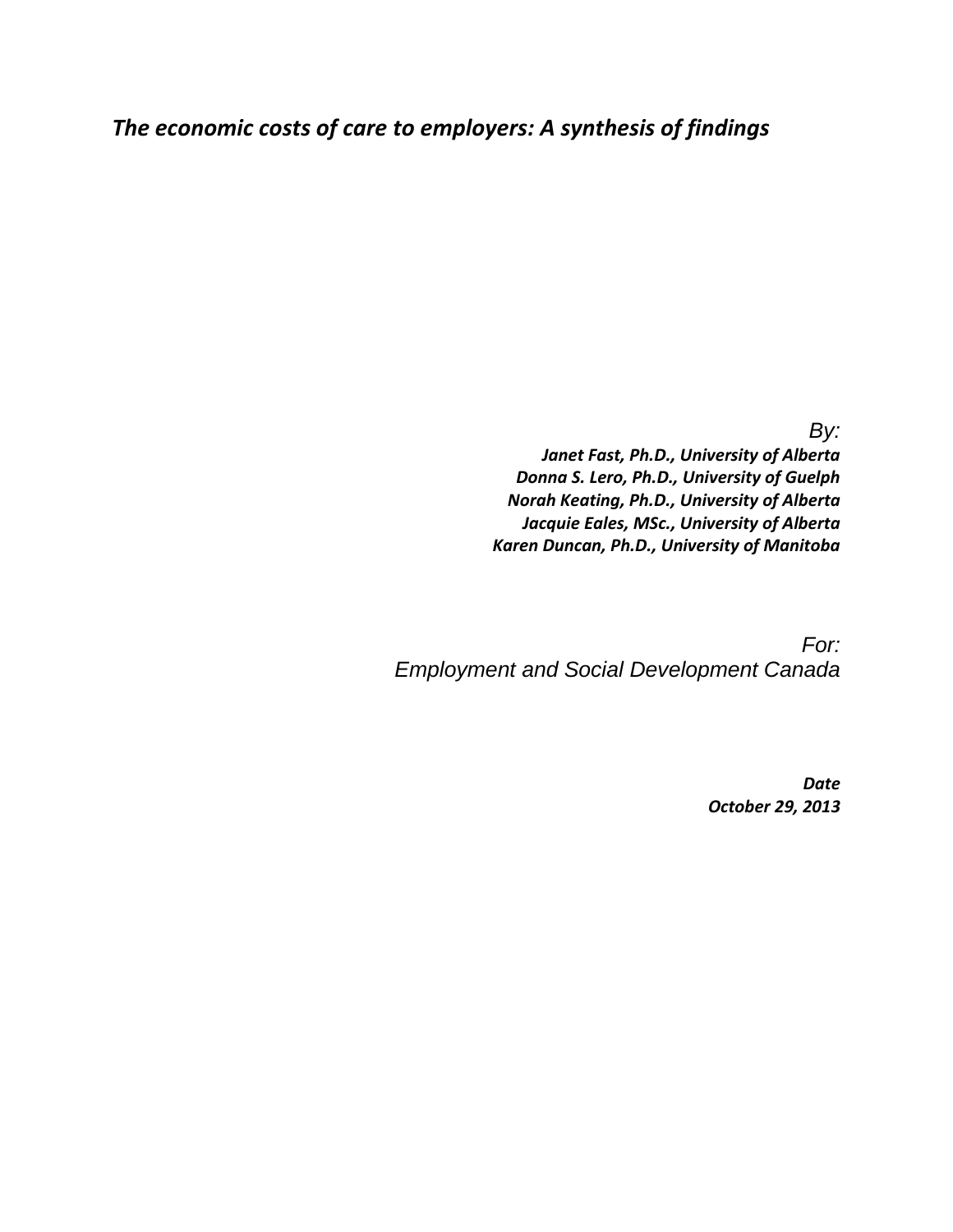#### **Preamble**

Findings reported here are based on a synthesis of results from a three-year program of research (2010-2013) on the economic costs of care directed by Dr. Janet Fast at the University of Alberta. Embedded within this interdisciplinary research program were five projects led by co-investigators Dr. Donna Lero (University of Guelph), Dr. Norah Keating (University of Alberta), Dr. Janet Fast (University of Alberta), and Dr. Karen Duncan (University of Manitoba). This synthesis report integrates findings from four of the five projects that:

- Provided a framework and literature review of the economic costs of care to employers
- Examined Canadians' caregiving trajectories across the life course and risk factors for experiencing care-related employment consequences
- Estimated the monetary costs of eldercare-related labour market accommodations, and
- Documented the availability, accessibility and effectiveness of workplace supports for Canadian caregivers.

#### **Methodology used**

- Systematic scoping review of 42 articles was used to examine the extent, range and nature of the economic costs to employers of family/friend caregivers, to explore major influences on the magnitude of those costs, and to produce a synthesis of the existing literature.
- Analysis of Statistics Canada, General Social Survey, 2007 on family, social support, and retirement. Impacts of caregiving on employment are based on a sub-sample of 4,129 caregivers aged 45 and older.
- Analysis of Statistics Canada, Labour Force Survey (1997-2008) panel data on work interruptions of 4,870 caregivers to older adults (aged 65 and older).
- Comprehensive on-line voluntary survey of 291 employers and senior HR managers from across Canada in a diversity of workplaces (across size, sector, and industry); workplaces were sampled from all provinces.
- 25 semi-structured telephone interviews (conducted in English or French) with managers who had experience supervising employees with caregiving responsibilities, representing workplaces in a variety of industries and across sectors.

The authors wish to thank the following people for their contributions to the overall research program (listed in alphabetical order): Kim Caskey, Yann Décarie, Donna Dosman, Jing Han, Margo Hilbrecht, Syeed Khan, Sarah Lucas, Kerstin Roger, Shahin Shooshtari, Martin Spielauer, Nora Spinks, Diane-Gabrielle Tremblay, and Arianna Waye.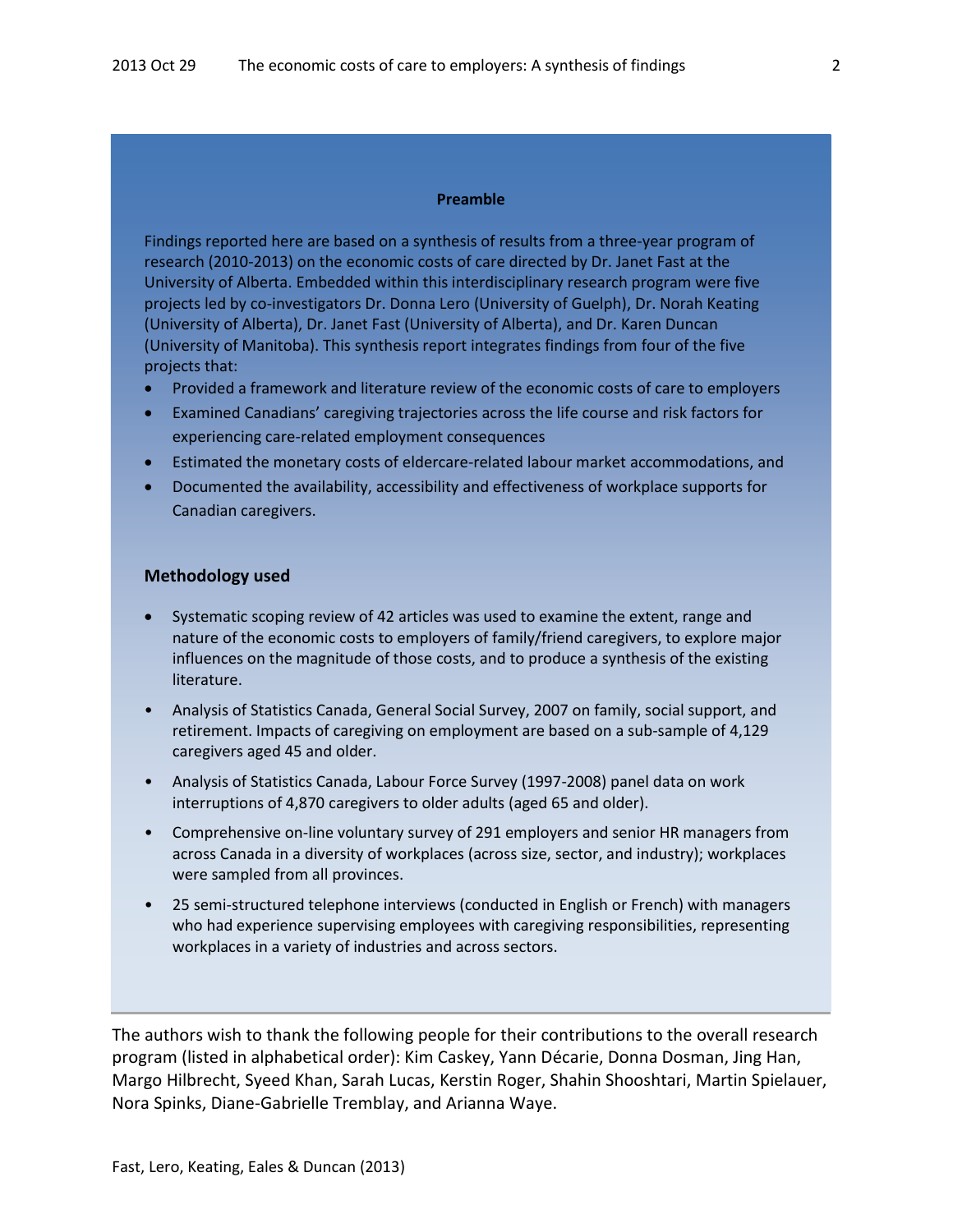## **The Economic Costs of Care to Employers: A Synthesis of Findings**

Analysis of population and labour force trends confirm that a growing proportion of the Canadian workforce has or will have significant responsibilities for care to adults with chronic health problems. Indeed, in 2007 2.3 million employed Canadians, comprising 40% of all employed women and 31% of all employed men aged 45-64 provided care to a family member or friend with a long-term health problem or disability. In fact, the number of employees who combine paid work and caregiving responsibilities is substantially higher when caregivers who are younger than 45 years old are included and when a life course perspective is applied that captures both current and past episodes of caregiving. More than half of all women (52%) and 40% of all men reported that they had provided care to at least one family member or friend with a long-term health problem or disability at some time since they were 15 years of age. With population aging, these numbers will increase substantially.

Given the importance of labour market participation to the Canadian economy, the aging work force, increasing retirement age, and future skilled labour shortages, caregiving is a work-family issue that employers and other stakeholders need to deal with to maintain the labour force and ensure workplace efficiency. This report focuses on *employers* of family/friend caregivers, the types of costs they may experience as a result of having employees with adult care responsibilities in their workplace, and employers awareness of and responses to the needs of such employees.

This synthesis report begins by setting the context, noting the emergence of caregiving as a workplace issue from an employer perspective. We present a framework illustrating three distinct domains of economic costs for employers of family/friend caregivers and integrate evidence from across our research program of the impact of caregiving on employers and the availability of workplace supports that might alleviate some of these costs. We conclude that employers must give this emerging issue greater priority than they have to date, both to reduce avoidable business costs and to enable employees to better manage work and caregiving roles.

## **Caregiving is an emerging issue for employers, but not an organizational priority**

Seventy percent of Canadian employers surveyed were aware of employees in their workplaces who had care responsibilities for adult or elder family members with a disability or long-term health problem. Nearly half (45%) were aware of employees who were providing care or support to a family member in another province or country. Yet, support for employees with adult/elder care responsibilities is not a strategic priority in most large organizations.

While three quarters of surveyed employers assigned priority to supporting employees' healthy work-life balance, few appreciate the unique needs of employees with adult/elder care responsibilities or have put in place policies or practices with this group of employees in mind. In fact, 57% of employers surveyed said that adult/elder care is a low priority (35%) or not on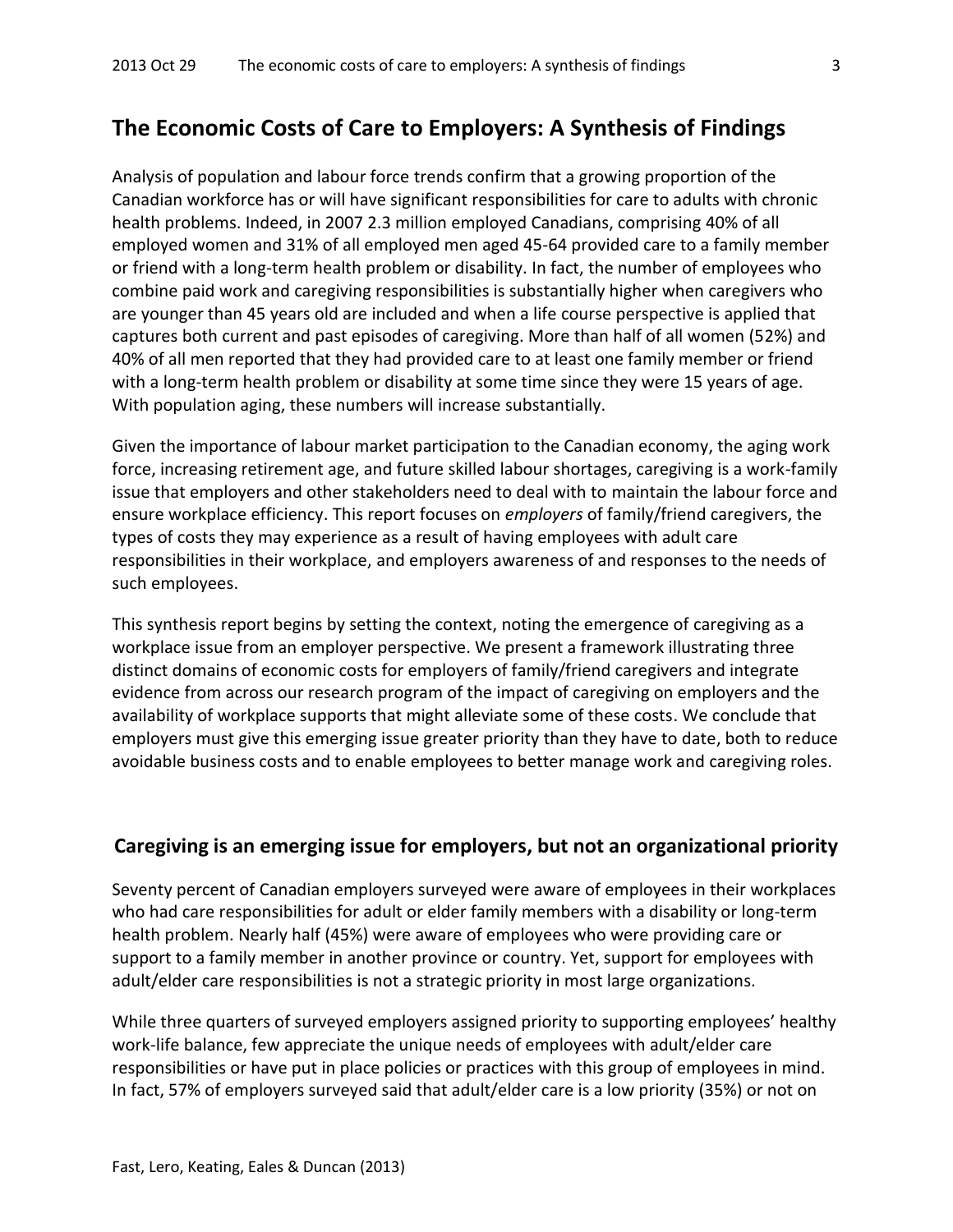the radar screen (22%) in their organization. Knowing the impacts that family/friend caregiving has on employers and the associated costs they incur is a key step towards raising awareness among employers and building a business case for caregiving as a challenge to employee engagement, health, and productivity with bottom line costs for organizations.

## **Types of economic costs employers incur**

There are three distinct domains of economic costs for employers of family/friend caregivers as illustrated in Figure 1: *Direct costs*, *Indirect costs* and *Discretionary costs*. The magnitude of these costs will depend on a number of factors, including organizational characteristics (firm size, industry, sector, whether the workplace is unionized), workforce characteristics (age and gender composition of the workforce), and workplace culture (which affects the extent to which employers provide flexibility, leave options, and resources to help support work-life integration and employee wellness).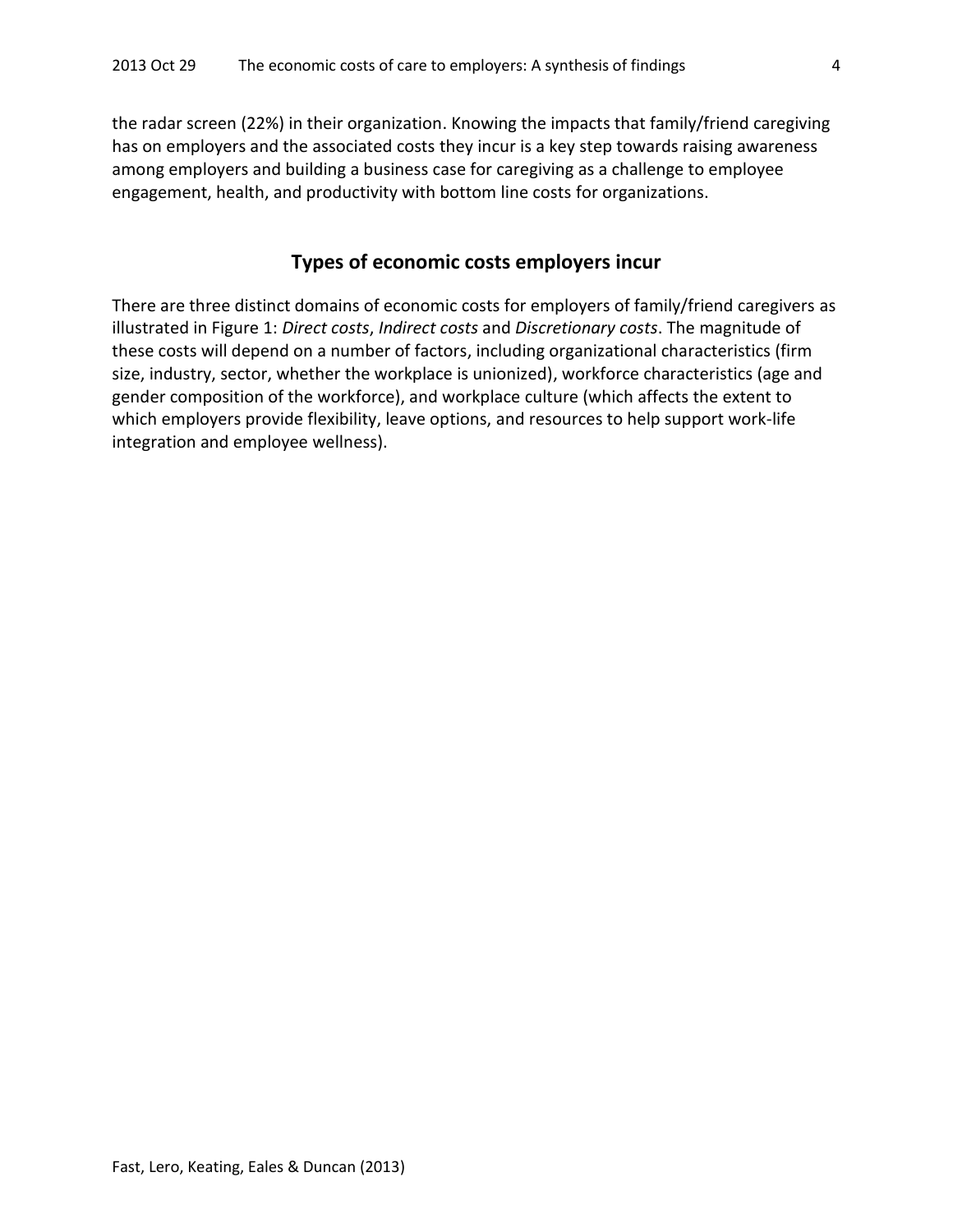



## **Direct costs to employers can be tracked**

Direct costs include the salary, benefit and administrative costs associated with the presence and performance of employees in an organization. The subcategories of direct costs are: turnover (wage and benefit costs attributable to replacing employees who retire, quit or leave a job); absenteeism (wage and benefit costs for absent workers and their replacements); and health-related benefit costs (costs associated with additional health care claims and disability leave associated with caregiving that affects employees' physical and mental health).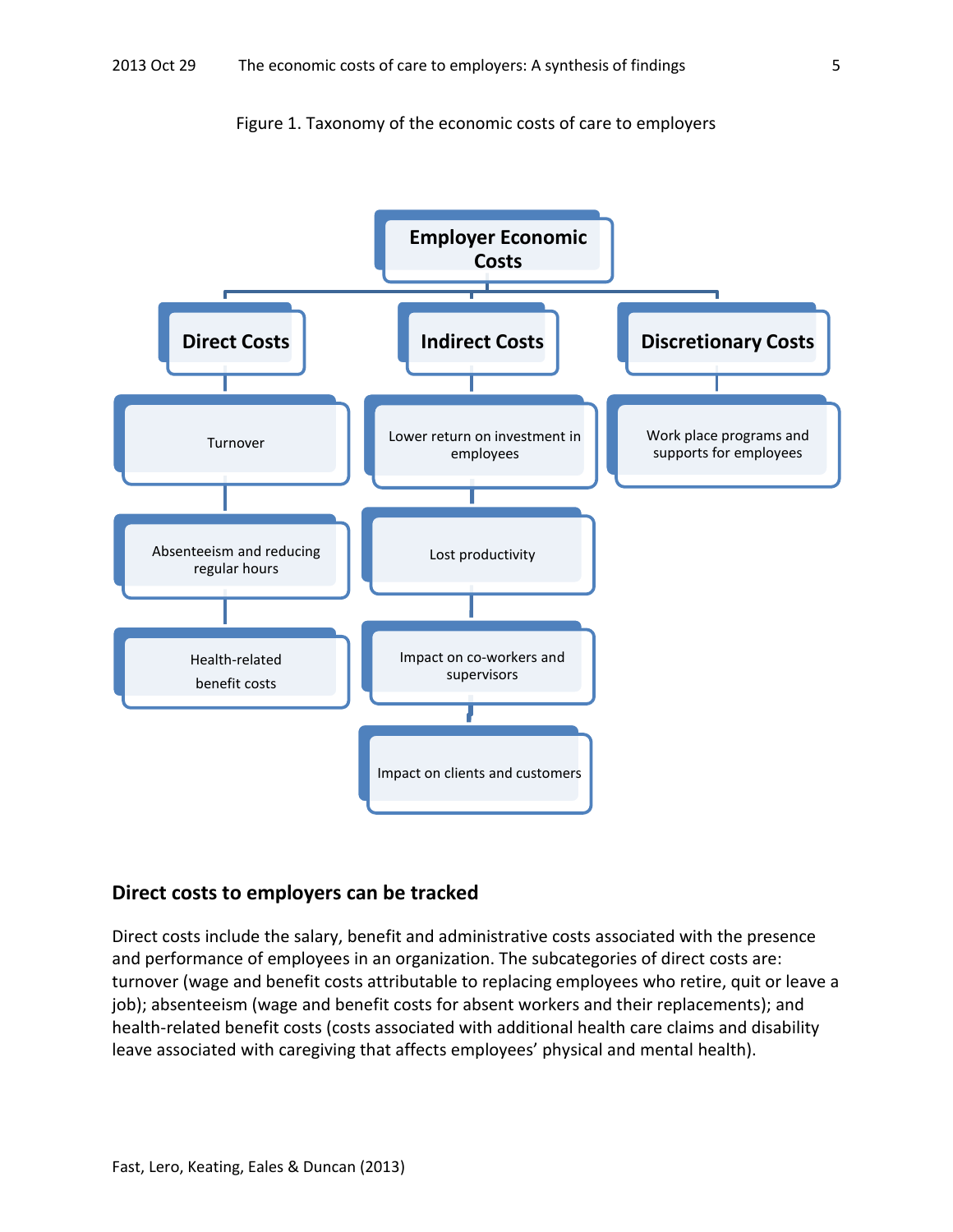#### **Turnover cost Canadian employers \$3.8 billion in 2007**

Costs related to recruiting, selecting and training personnel who retire, quit or leave their job in order to provide care can be significant. One in five employers (21%) surveyed indicated that they had employees who had quit or took early retirement to provide care. Based on our analysis of the 2007 General Social Survey, nearly 184,000 Canadian employees aged 45 and older retired, quit or left their jobs in order to provide care. Applying the same methods used in the MetLife Caregiving Cost Study (MMMI and NAC, 2006), based conservatively on 50% of median annual wage as the direct cost of replacing an employee who left their job because of their care responsibilities, care-related employee turnover cost Canadian employers at least \$3.8 billion in 2007.

#### **Absenteeism and reducing regular hours are common**

The most common consequences of caregiving observed by employers were partial absenteeism, including employees arriving late or leaving early (84%), and taking unscheduled part or full days off (74%) due to caregiving. Indeed, over 520,000 employed caregivers aged 45 and older missed, on average, three full days of work per month to provide care in 2007; collectively they missed nearly 1.48 million work days per month. Likewise, taking full or part days off from their jobs to accommodate eldercare responsibilities were common among both public and private sector employees (at 30%) based on analysis of 12 years (1997-2008) of Labour Force Survey (LFS) panel data.

When the demands of caregiving increase, some employed caregivers choose to reduce their hours of paid work, perhaps moving from full-time to part-time employment. In 2007, over 313,000 employed caregivers aged 45 and older reduced their hours of paid work to provide care. On average, women cut back their paid work hours (8.3 hrs/wk) more than men (5.8 hrs/wk). Collectively, this is an aggregate loss to the labour force of 2.2 million work hours each week. Both absenteeism and reduced hours of employment represent an enormous loss to employers and to the economy in general; the equivalent of 157,000 full time employees annually. Based on analysis of LFS panel data (1997-2008) reducing hours of paid work to accommodate eldercare responsibilities was more common among private than public sector employees. Less than 10% of private sector and less than 5% of public sector men and less than 20% of private sector and less than 10% of public sector women worked part time in order to meet eldercare demands.

### **Health-related benefit costs: 40% of workplaces surveyed had employees who took stress leave related to caregiving**

Care-related illness and disability that increases employed caregivers' reliance on health-related benefit plans have the potential to impact Canadian employers' bottom line as well. In nearly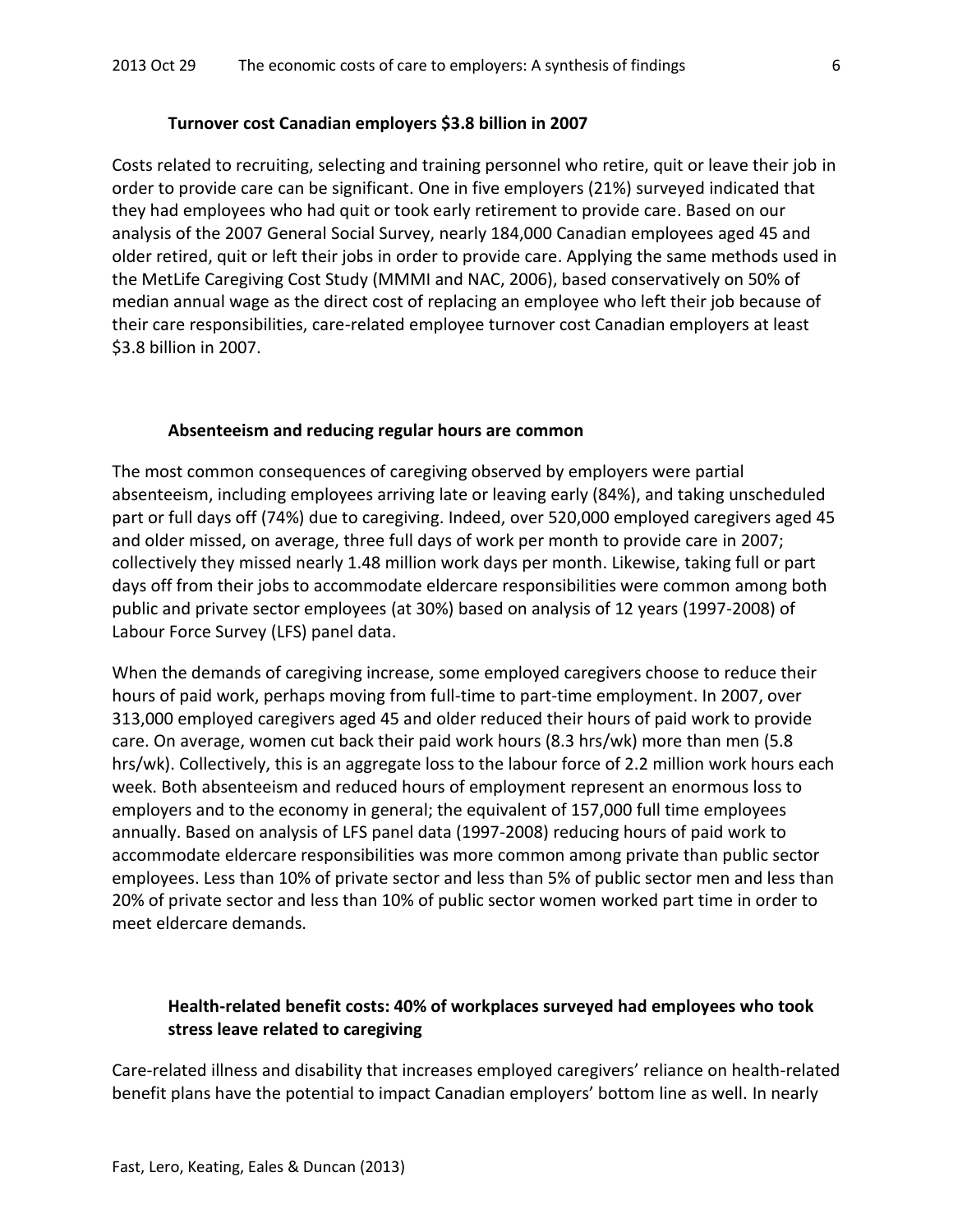40% of workplaces surveyed one or more employees took stress leave or disability leave, at least in part as a result of their caregiving responsibilities. Employed caregivers similarly reported that their care responsibilities affected adversely their health: at least 402,750 of them in 2007.

### **Indirect costs reduce productivity and are costly, but are less quantifiable**

Indirect costs relate to lost productivity and reduced organizational effectiveness associated with the loss of personnel with training and firm-specific knowledge who may retire, quit or reduce their work hours to provide care. Impacts also can "spill over" to other employees when employees with caregiving responsibilities leave their job, retire, reduce their work hours, are absent from their jobs, or distracted while at work. Indirect costs are less visible or easily quantified in organizations and reflect secondary effects of turnover and absenteeism, with potential impacts on customers and clients. According to our systematic literature review, indirect costs related to reduced productivity can be more detrimental and more financially costly to employers than the direct costs associated with employees' turnover, absenteeism, or leaves.

### **Lower return on investment in employees: Almost 30% of employers surveyed had employees refuse promotions or job assignments**

Reduced return on employers' investment in employees' human capital is a concept that refers to the loss of an experienced employee with firm-specific knowledge, skills and experience. Almost 30% of surveyed employers had one or more employees with caregiving responsibilities who refused a promotion or job assignment or were not able to travel or participate in organizational functions. Nationally, in 2007 less than 5% of employed women caregivers aged 45 and older and 3% of men turned down a job offer or promotion because of their caregiving responsibilities. However, collectively this represented 280,805 employed Canadians.

Interviews with managers confirmed that many of the employees who have work-care challenges are long-term, valuable employees, sometimes with unique roles in their organizations.

"*We're in a highly specialized industry…so we need to support our people where we can. We don't want to lose any of our employees*." (Human Resources manager, private sector, pharmaceutical company)

*"We don't say no to requests for family-related time because it leads to issues of retention and lack of productivity."* (Director, Human Resources, private sector, professional/legal organization)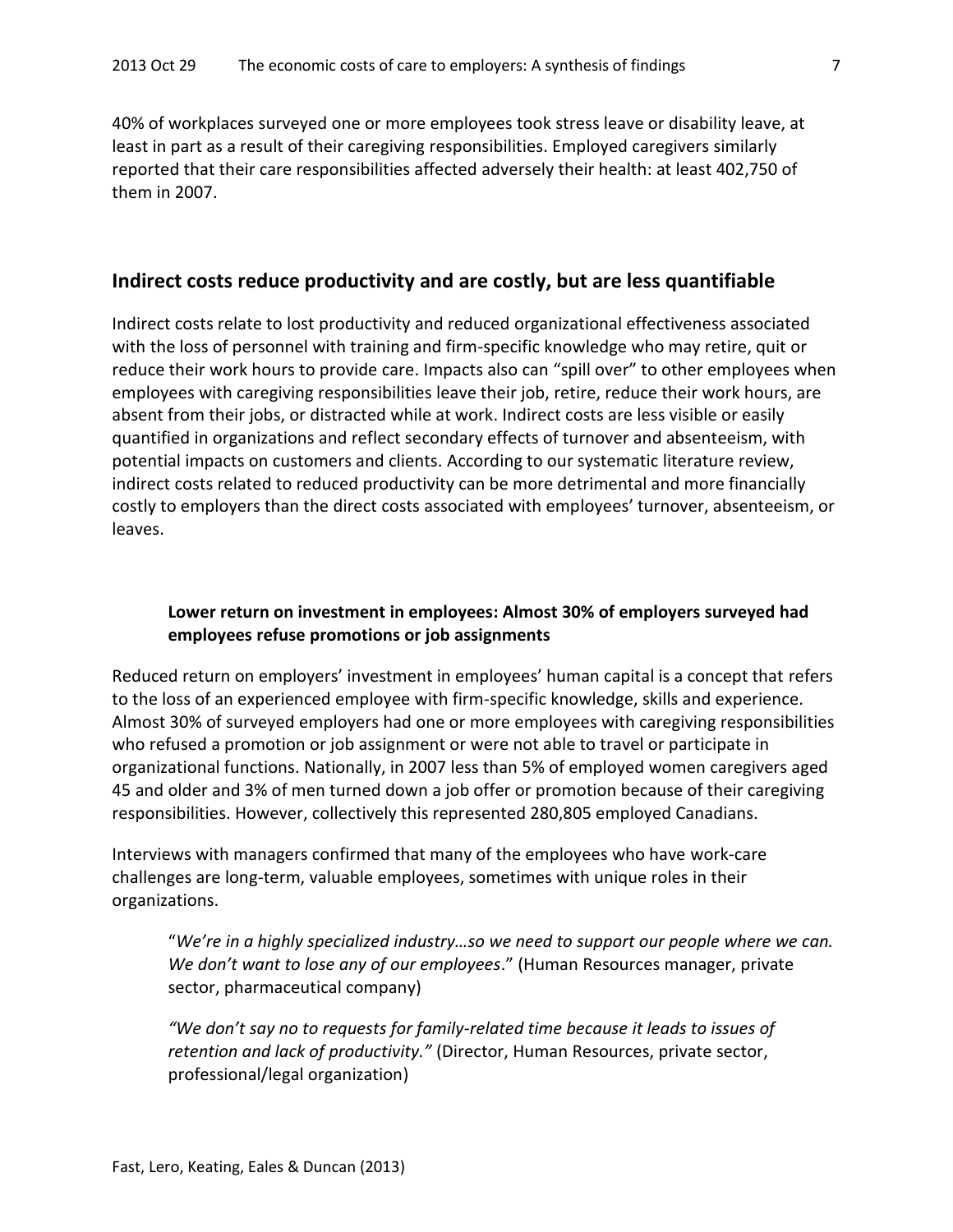In an effort to retain experienced staff, half of employers surveyed allowed at least some employees flexible careers: phasing into retirement by working reduced hours over a period of time prior to full retirement (54%); taking sabbaticals (paid or unpaid leave of 6 months or more) and returning to a comparable job (53%); or taking an extended career break for caregiving or other personal or family responsibilities (51%). More than a quarter of employers (28%) offered some employees special consideration when returning to the organization after an extended career break.

#### **Lost productivity reported by half of employers**

Decreased productivity may occur as a result of absences and/or as a result of fatigue, mental preoccupation, taking or making phone calls, low morale, interruptions at work, stress, and caregiver strain, which can reduce job performance, potentially affecting job security. Regardless of workplace size, many employers noted that employees with caregiving responsibilities reduced their output, quality of work or performance level (47%), or seemed uncharacteristically distracted, made errors, became injured or put someone else at risk (33%), reflecting the degree to which caregiving affects the productivity of both employed caregivers and their co-workers.

#### **Impact on co-workers and supervisors reported by one-third of employers**

One-third of employers surveyed had noticed that managers were trying to resolve caregiving issues on their own (32%) and that teams were trying to cover for or support co-workers with caregiving responsibilities (38%). The impact on colleagues can be significant:

*"With managers, there is no budget for replacement... They may be on paid leave – so others have to absorb the work."* (Superintendent of Operating, public sector, transportation organization)

*"She needed to have her time…and so it required flexing and reassigning some responsibilities… dividing up some short-term responsibilities and then as time went on…It was hard sometimes. I mean she has a very special role in the organization so it was challenging at times, but the bigger picture is she needed to be with her family."*  (VP, Patient Services and Chief Nursing Executive, broader public sector, health care organization)

These findings indicate that employers are seeing important organizational consequences associated with the challenge of combining work and caregiving responsibilities that extend beyond those employees with care responsibilities to others in the workplace.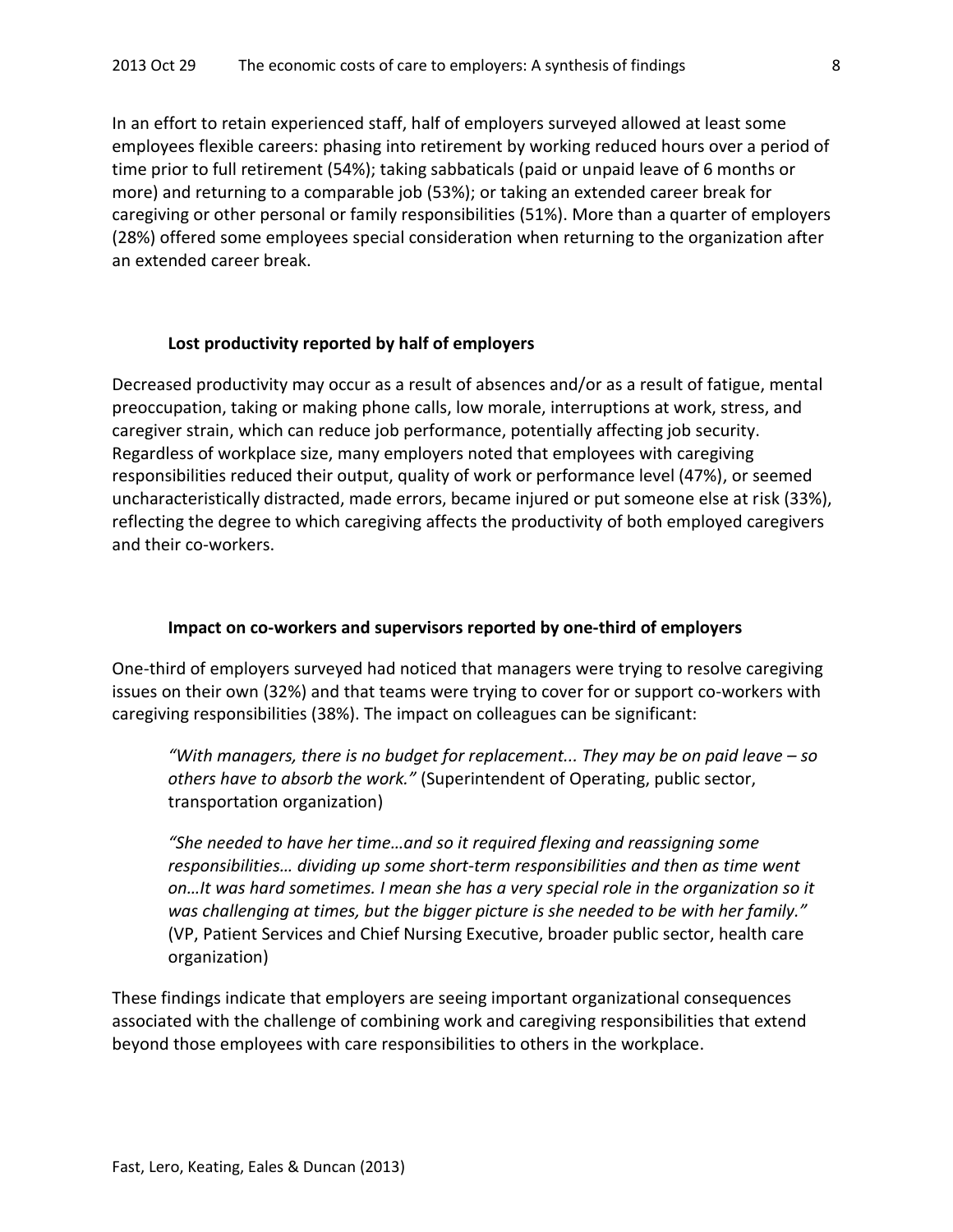## **Impact on clients and customers may be greatest for self-employed caregivers and small businesses**

According to our systematic review, no research studies were found that directly related lost revenue, in the form of sales, foregone contracts, or other business income arising from caregiving employees' employment consequences. However, it stands to reason that such costs would result when individuals who provide direct services to the public or to specialized clients are absent from work or fail to provide the quality or timeliness of service expected. Evidence from interviews with managers substantiates this indirect cost and illustrated employers' efforts to minimize possible impacts on clients and customers when employees have caregiving responsibilities.

*"Being short-staffed…We had to rush to put pieces in place so it wouldn't have an impact on our clients."* (Owner, private sector, management and training organization)

Loss of clients or customers may be a significant risk to those who are self-employed because their absence or failure to provide goods or services on time can directly affect their current and future income. In Canada, 512,281 caregivers aged 45 and older were self-employed in 2007 (29% of employed men caregivers and 16% of employed women caregivers).

Men caregivers were more likely to be self-employed, and self-employed caregivers were more likely to experience employment consequences than those working for an employer, in particular reducing their hours of work, thus compounding the impact of caregiving on employment income. Furthermore, self-employed women were 4.7 times more likely than those working for an employer to have reduced the hours they spent working at their own business because of their care responsibilities, while self-employed men were only about half as likely as men working for someone else to reduce their work hours because of caregiving.

## **Discretionary Costs: Employers' "Best Practices" may defray avoidable turnover, absenteeism and productivity costs**

Discretionary costs are associated with the provision of flexibility, support, services or financial assistance to employees with caregiving responsibilities. These benefits and workplace practices are often referred to as "Best Practices" that can help defray avoidable absenteeism and productivity costs and aid in retaining valuable personnel. Such practices allow employees to better manage work and caregiving responsibilities by using paid family care days and paid leave options, additional or enhanced Employee Assistance programs, and additional information supports.

We found that organizations that provide the most flexibility are those that are more likely to provide more generous leave options for caregivers and more information and resources for employees with adult or elder care responsibilities. Similarly, organizations that provide more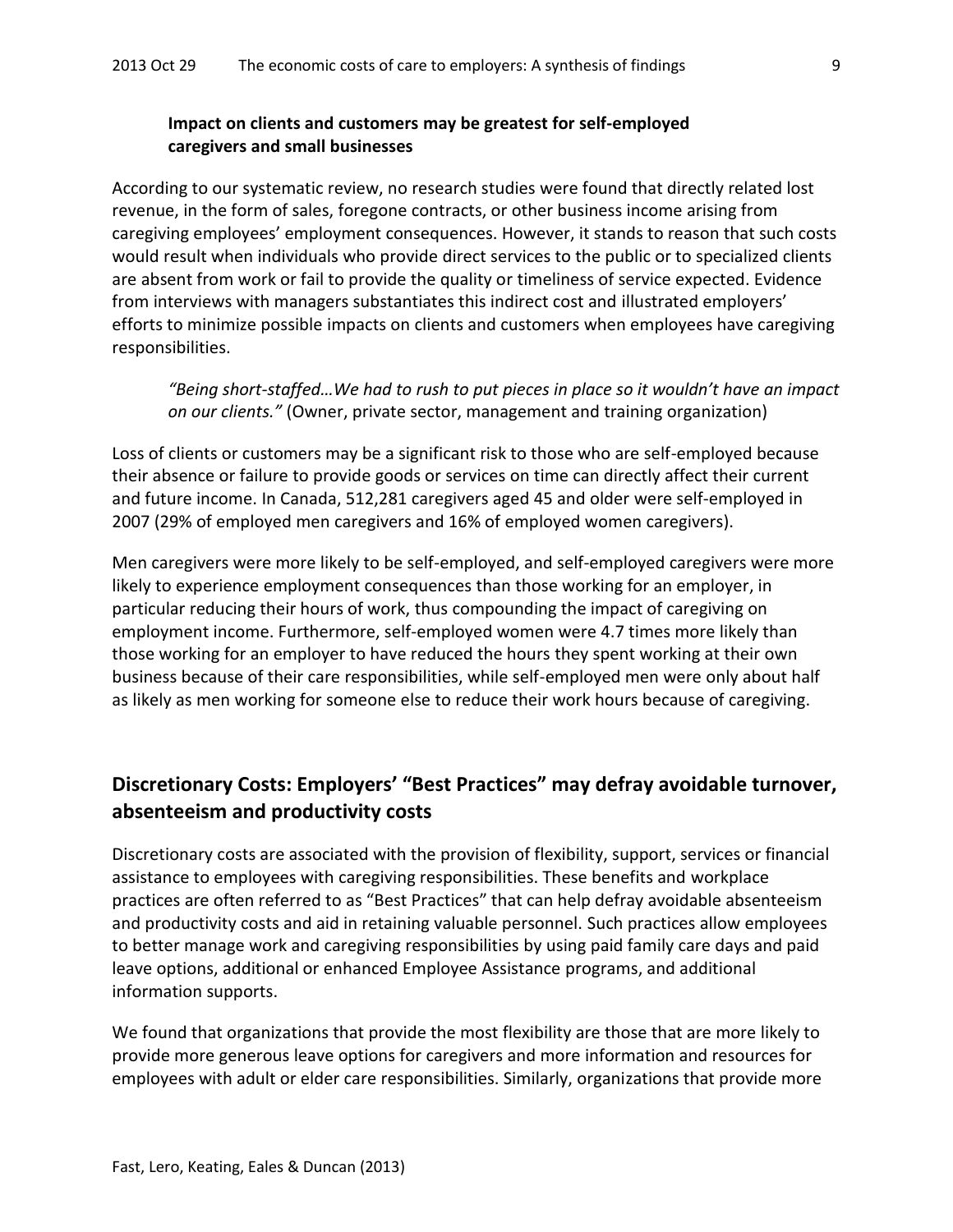generous leave options for caregivers are more likely to provide caregiver-specific information and access to services.

## **Workplace programs and supports: Many employers allow at least some employees flexibility to manage their time**

Many employers provide flexibility to at least some employees to manage their work schedules. Workplace flexibility options that are most commonly offered to at least some employees include: being able to change starting and quitting times within a range of hours (87%); being able to take time off during the work day to attend to important family or personal needs without loss of pay (81%); having control over when employees take their breaks (80%); and being able to work some hours at home or off site on an occasional basis (77%). While more than ¾ of employers surveyed provided some short term flexibility to selected employees, few provided that option as a long term, workforce-wide solution. Less than 15 percent of employers permit all or most employees flex time or flex place options such as being able to compress their work week or work from home on an occasional basis.

*"We do our part to make it as easy for them as we can. That's not just self-serving. There's a payoff for us too…..it would be a huge loss for us if they had to leave because we could not accommodate them."* (Executive Director, non-profit sector, human services organization)

Four factors characterized workplaces that offered a larger number of flexible options to a greater proportion of employees: public sector workplaces and those in the broader public sector (e.g., hospitals and universities); whether an employer had been nominated for or received a "Best Employer" award in the last three years; workplaces that employed a majority of women, but were not female dominated (i.e., workplaces in which women comprised 51- 74% of employees); and workplaces in which 51-74% of employees are permanent employees. Nearly half of surveyed employers (49%) said that flexibility was offered more often as a favour to individuals. The other half (51%) considered it to be a strategy for meeting organizational goals. This divide suggests that many employers are only beginning to appreciate the prevalence and significance of adult caregiving issues as a challenge to employee engagement, health, and productivity with bottom line costs for their organization.

Yet even when such workplace programs and supports are "officially" available, they are not perceived to be truly available to the employees they are meant to support. According to the 2007 General Social Survey, more than one third (38%) of those who reported having flexible options (such as a flexible schedule or the ability to telework) reported that they didn't feel that they could use them without adversely affecting their careers.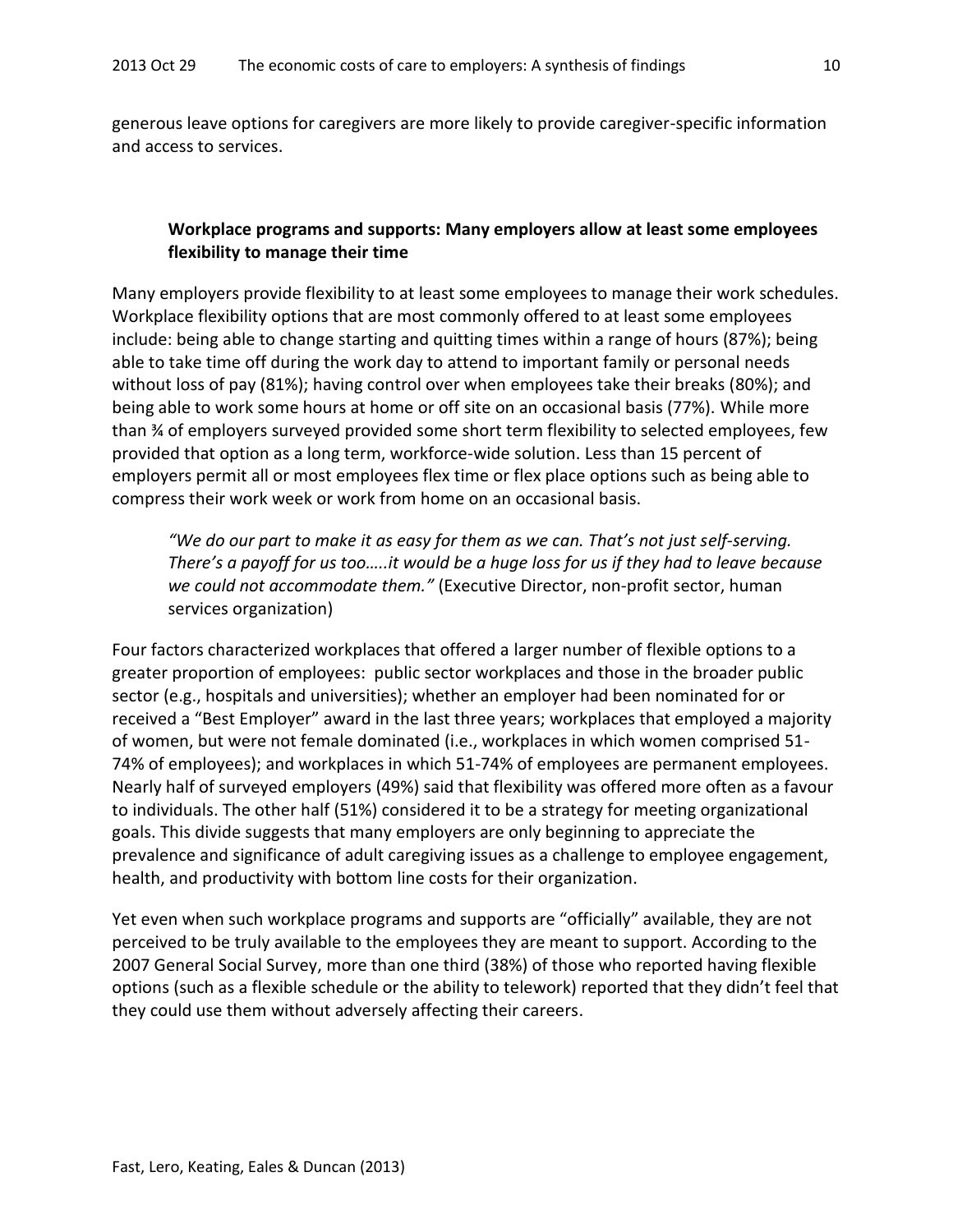## **Availability and length of leave options for caregiving vary**

Half of employers surveyed reported that employees have access to more than three days paid (50%) or unpaid (64%) personal or family care leave that can be used to meet caregiving responsibilities. Some employers allow caregivers to use sick days (51%), personal days (30%), paid time off or banked time (27%) or short-term disability leave (11%) for caregiving. However, extended leave options for family/friend caregiving are rare compared to parental leaves, potentially resulting in greater reliance on paid sick days for caregiving reasons than is desirable.

Compassionate care leave with partial income replacement has been available for eligible employees in most Canadian jurisdictions since 2006 and is intended for use when a family member is gravely ill. The data reveal that extending or topping up compassionate care benefits is a practice that is offered by a small proportion of employers. Roughly 29% of employers allow employees more than eight weeks of unpaid compassionate care leave, 10% provide a top-up to EI compassionate care benefits, and 4% provide a period of fully paid compassionate care leave.

Several factors contributed to the generosity of leave provisions available to employed caregivers. Workplaces in the broader public sector (e.g., universities and hospitals), unionized organizations, those recognized as a "Best Employer", and workplaces that have a majority of women employees (51-74%) are more likely to offer generous leave options.

## **"***It's not like child care***"**

In contrast to the small proportion of employers who provide additional compassionate care benefits, 60% of employers surveyed provide an extension to unpaid maternity leave (60%) or parental leave (45%) beyond the legislated mandate; and many top-up maternity leave (41%), parental leave (30%) or paternity leave (24%) benefits provided by Employment Insurance or the Quebec Parental Insurance Program.

The difficulty of providing extended leave over longer periods of time or for an uncertain duration is problematic for managers, primarily because of the lack of paid leave options other than sick leave. As one manager declared, "*It's not like child care*"; the approaches, resources and expectations do not just transfer over to the issues that characterize care to adults with long term health problems or disabilities.

Managers' responses are often individualized, "*case by case*", either in order to meet the employee's particular needs or because of a lack of public or workplace policies to address their immediate requirements. Positive responses to employees are more common when employees are seen as dedicated and committed and take their work seriously, when needs are specific and defined, and when there is effective communication between the manager and the employee.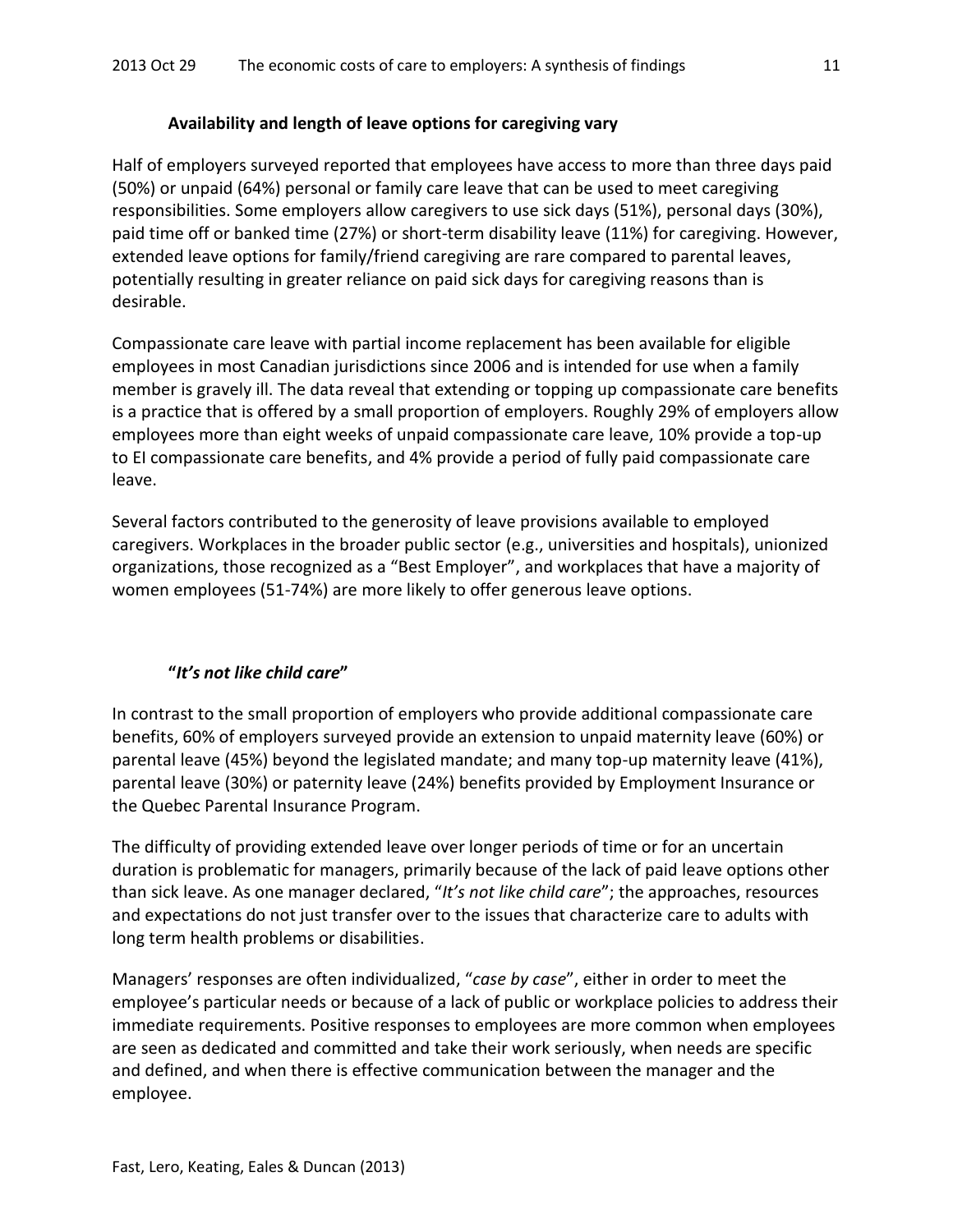## **Few employers provide targeted information or resources beyond Employee Assistance Programs**

Relatively few surveyed employers provide information or access to specialized services that could benefit employees with adult care responsibilities beyond what might be available through Employee Assistance Programs. Examples of available supports include: stress management and Care for the Caregiver supports (EAP) (61%); caregiver information/referral (EAP) (59%), on-site lunch and learns (11%); caregiver networks, affinity groups (8%); and caregiver newsletter (7%). Provision of information and resources for employees with adult or eldercare responsibilities is more common among the largest employers (those with 1,000+ employees), and those that have been nominated for or received an award as a "Best Employer".

## **Caregiving responsibilities is "new territory" for managers**

More than half (58%) of surveyed employers believe that caregivers of seniors and chronically ill family members require additional policies and workplace practices. Several managers talked about the fact that accommodations for employees with caregiving responsibilities is "new territory", an area in which they have had limited experience.

Overall, managers and supervisors want information and training on how to address the complex and often unpredictable needs of caregiving employees. They also want to learn about best and emerging practices, policies and resources, including information about resources in their own community, in other communities, and in other provinces.

Despite the organizational challenges adult and elder care present, most managers are sympathetic. They recognize the value of providing support to dedicated employees, including the retention and engagement of those workers over time and the strengthening of co-worker relationships.

*"Other employees have seen that, you know, we're an organization that's willing to provide flexibility for people who are having a difficult time...and we have really good employee retention."* (Owner, private sector, management and training organization)

*"We run a business, but at the same time we are able to be human…People here do not complain because they feel that there is a fair and respectful treatment of situations…you need as far as possible to be flexible."* (Chief sector HR, public sector, transportation organization)

*"I think the fact that the organization was able to support her through this difficult time was really a key driver for continued engagement...It's a minimal investment when you think about it."* (Human Resources Manager, private sector, finance/insurance organization)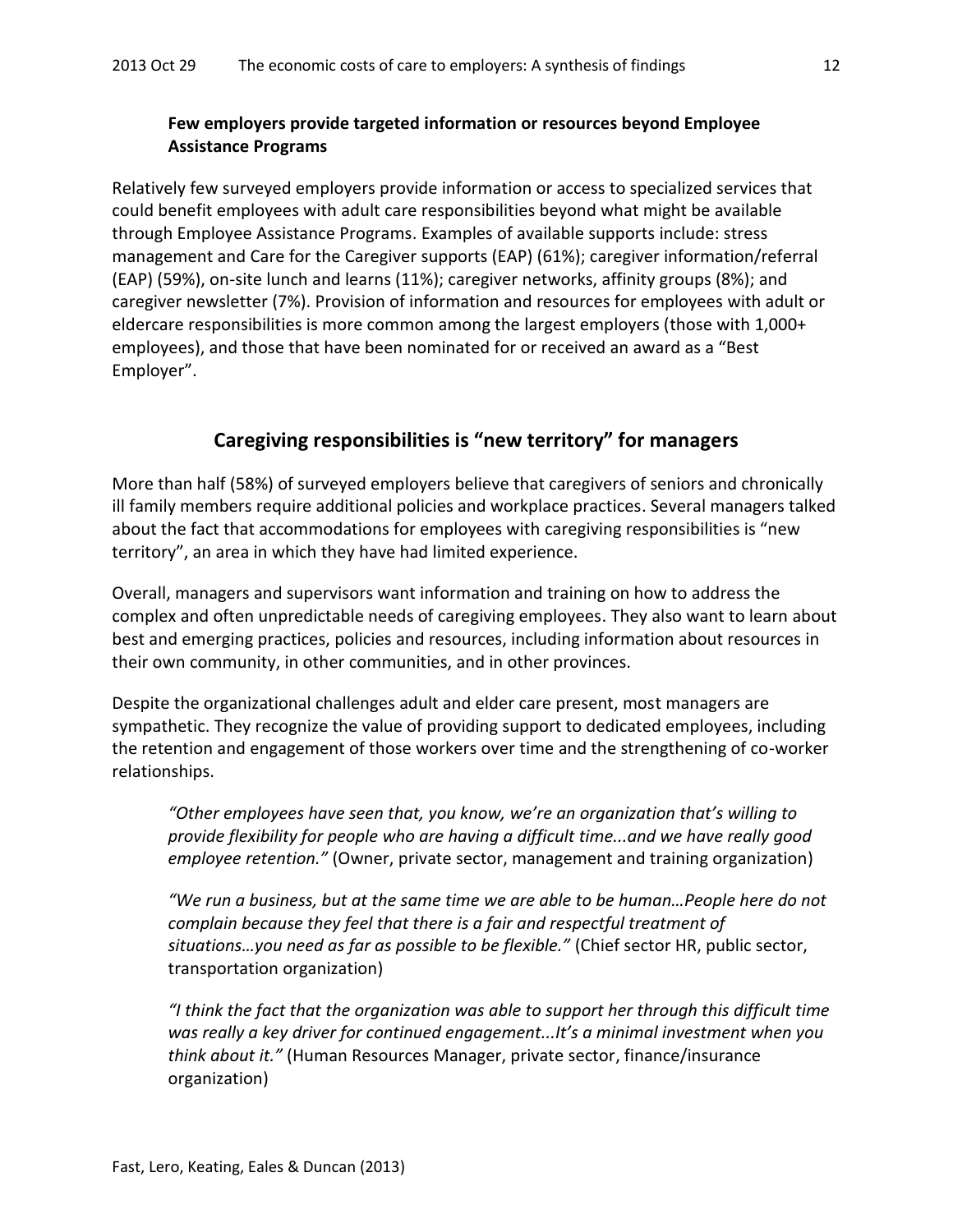Employers report that their organization supports employees with caregiving responsibilities in order to retain valuable employees (80%), promote employees' health and wellness (71%), and increase employee engagement or commitment (62%). One in seven employers (15%) noted that offering flexibility and work-life supports is an aid to recruiting employees to their organization. So it is clear that employers are motivated by a combination of business reasons, as well as the desire to help employees with care responsibilities.

## **Effective workplace practices is only part of the solution**

Most managers recognize that the need for informed public policies, effective workplace practices, and responsive community supports will only increase over time as more employees juggle work and care responsibilities. Some costs that employers experience are avoidable, and many workplace supports have little or no cost attached, such as offering flexibility, information and referral, and letting employees set up caregiver support groups during lunch hours. Employers, especially small business employers, want some recognition for the contributions they are making to support employees with care responsibilities.

While employers need to be involved in the solution, they cannot do it alone. Services from the public or non-profit sector can help off-set the stresses of supporting someone with a long term health problem or disability. Almost half of employers (48%) surveyed are concerned about the adequacy of community services such as home care and supports for caregivers, and the ability of community services to meet the needs of an aging population (57%). Almost half (48%) of caregivers of community-dwelling adults with high care needs lacked the assistance they needed. Even more (72%) said they lacked the supports they needed to continue caring in the future.

Absenteeism, tardiness and employee turnover represent an enormous loss of productivity to employers and to the economy in general, especially given predictions of future skilled labour shortages. Care-related employment consequences undoubtedly affect the economic security of caregivers, yet they also have important implications for other stakeholders, including lost tax revenues arising from lost wages for governments. A multi-pronged approach to address the needs of an increasing proportion of the workforce with care responsibilities is encouraged that includes informed public policies, effective workplace practices, and responsive community supports.

## **References**

Fast, J., & Dosman, D. (2013). *Monetizing the costs of care-related employment consequences*. Final report to Human Resources and Skills Development Canada, Gatineau, PQ.